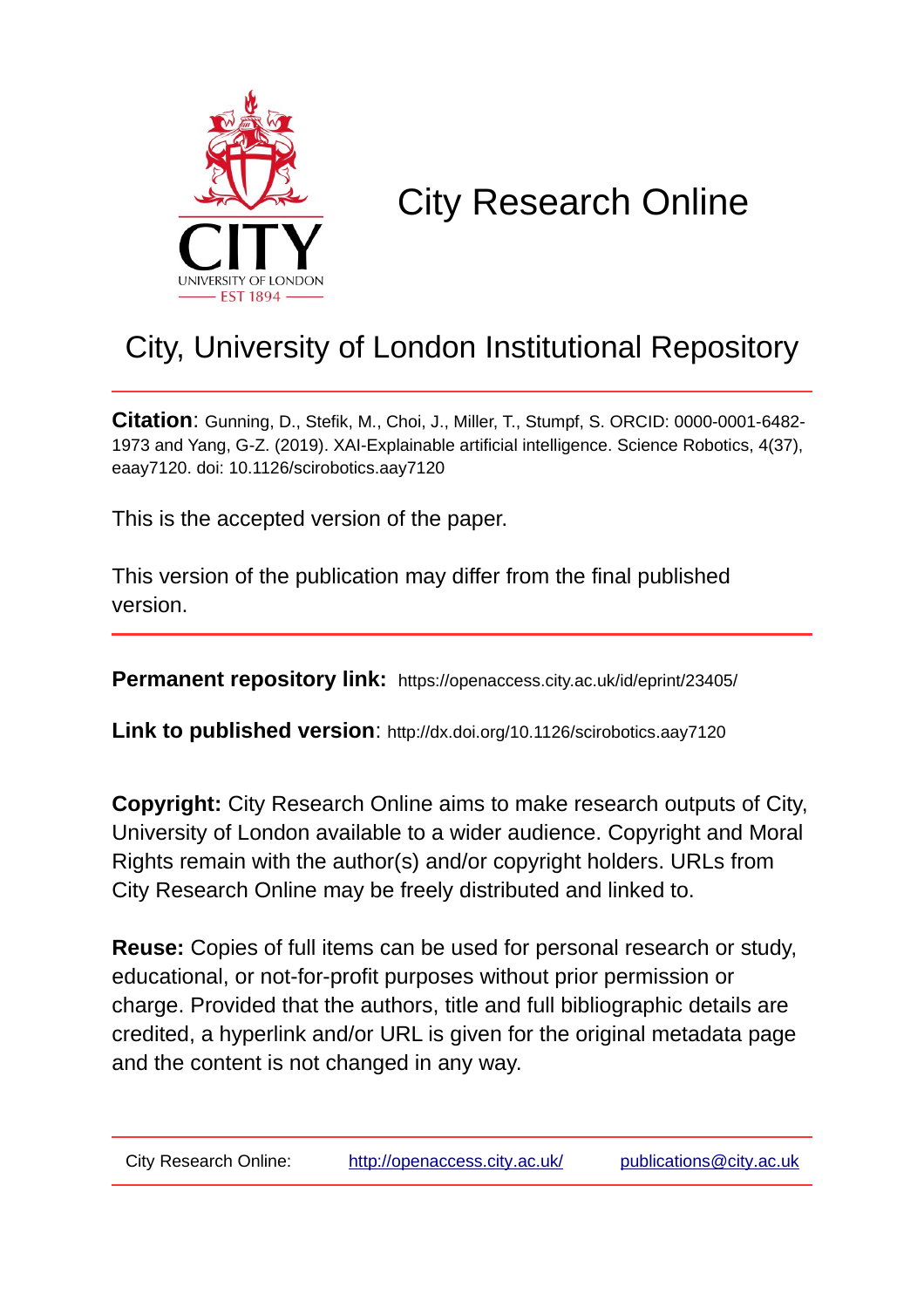### Focus

### **XAI - Explainable Artificial Intelligence**

**David Gunning<sup>1</sup> , Mark Stefik, Jaesik Choi, Timothy Miller, Simone Stumpf, Guang-Zhong Yang**

**Explanations are essential for users to effectively understand, trust, and manage powerful artificial intelligence applications.** 

#### **1. Introduction**

 $\overline{a}$ 

Recent successes in machine learning (ML) have led to a new wave of artificial intelligence (AI) applications that offer extensive benefits to a diverse range of fields. However, many of these systems are not able to explain their autonomous decisions and actions to human users. Explanations may not be essential for certain AI applications, and some AI re- searchers argue that the emphasis on explanation is misplaced, too difficult to achieve, and perhaps unnecessary. However, for many critical applications in defense, medicine, finance, and law, explanations are essential for users to understand, trust, and effectively manage these new, artificially intelligent partners [see recent reviews (*1*–*3*)].

Recent AI successes are largely attributed to new ML techniques that construct models in their internal representations. These in- clude support vector machines (SVMs), ran- dom forests, probabilistic graphical models, reinforcement learning (RL), and deep learning (DL) neural networks. Although these models exhibit high performance, they are opaque in terms of explainability. There may be in- herent conflict between ML performance (e.g., predictive accuracy) and explainability. Often, the highest performing methods (e.g., DL) are the least explainable, and the most explainable (e.g., decision trees) are the least accurate. Figure 1 illustrates this with a notional graph of the performance- explainability tradeoff for some of the ML techniques.

<sup>&</sup>lt;sup>1</sup> **David Gunning** – Defense Advanced Research Agency (DARPA), 675 N. Randolph St., Arlington VA 22201, now at Facebook AI Research, 770 Broadway, New York, NY 10003, E-mail: [dgunning@fb.com.](mailto:dgunning@fb.com) **Mark Stefik** – Palo Alto Research Center, 3333 Coyote Hill Road, Palo Alto, CA 94304. E-mail: [stefik@parc.com.](mailto:stefik@parc.com) **Jaesik Choi** - Department of Computer Science and Engineering, Ulsan National Institute of Science and Technology, Ulsan, Republic of Korea, 44919. E-mail: [jaesik@unist.ac.kr.](mailto:jaesik@unist.ac.kr) **Timothy Miller** - School of Computing and Information Systems, The University of Melbourne, Victoria 3010 Australia, E-mail: [tmiller@unimelb.edu.au.](mailto:tmiller@unimelb.edu.au) **Simone Stumpf** - Centre for HCI Design, School of Mathematics, Computer Science and Engineering. City, University of London, London EC1V 0HB, UK. E-mail: [Simone.Stumpf.1@city.ac.uk](mailto:Simone.Stumpf.1@city.ac.uk) . **Guang-Zhong Yang** – The Hamlyn Centre, Imperial College London, London SW7 2AZ, also The Institute of Medical Robotics, Shanghai Jiao Tong University, Shanghai, China, E-mail[: g.z.yang@imperial.ac.uk](mailto:g.z.yang@imperial.ac.uk)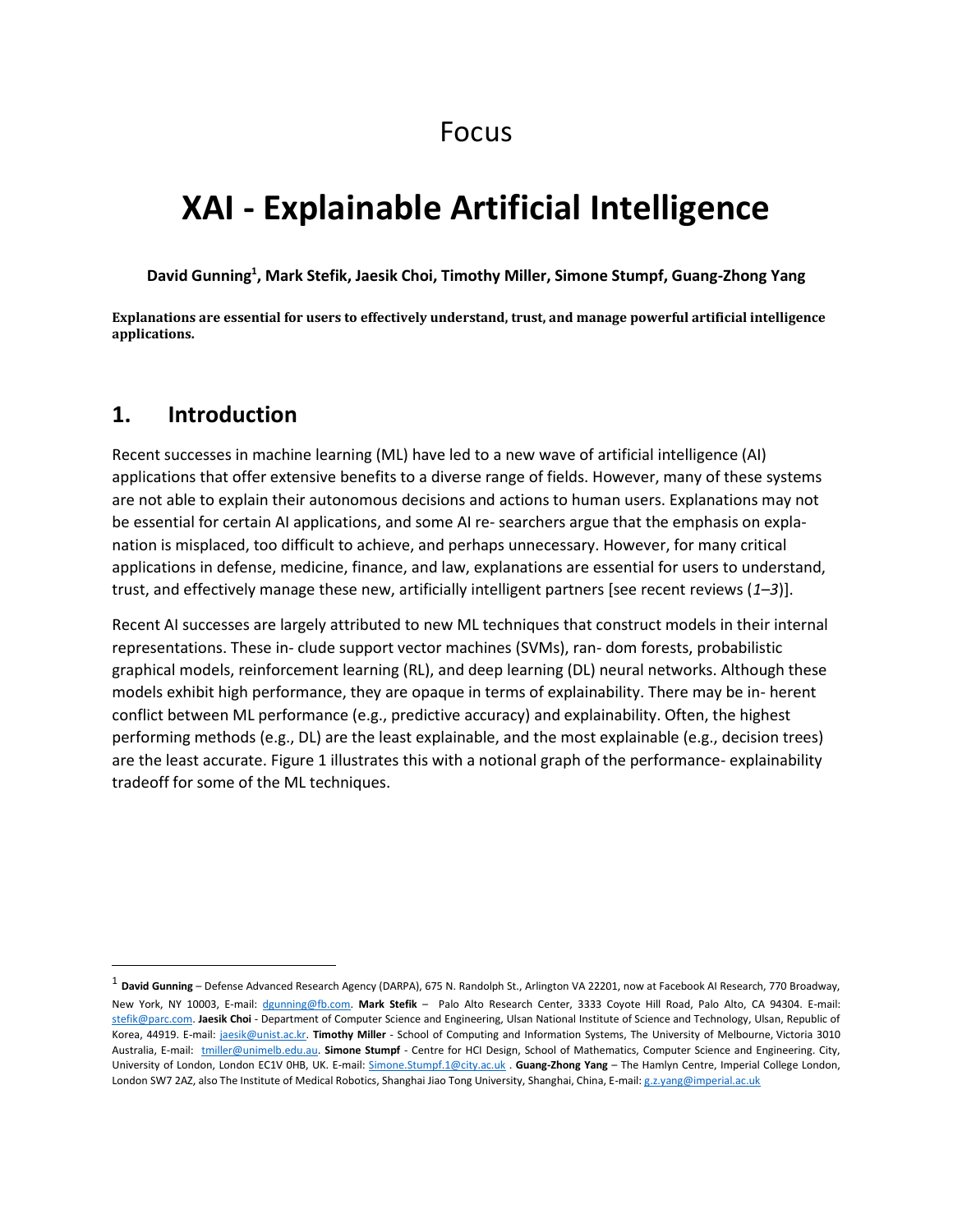

**Figure 1.** Learning techniques and explainability. Concept adapted from (*9*). (B) Interpretable models: ML AQ4 techniques that learn more structured, interpretable, or causal models. Early examples included Bayesian rule lists, Bayesian program learning, learning models of causal relationships, and using stochastic grammars to learn more interpretable structure. Deep learning: Several design choices might produce more explainable representations (e.g., training data selection, architectural layers, loss functions, regularization, optimization techniques, and training sequences). Model agnostic: Techniques that experiment with any given ML model, as a black box, to infer an approximate explainable model.

#### **2. What is XAI**

The purpose of an explainable AI (XAI) sys- tem is to make its behavior more intelligible to humans by providing explanations. There are some general principles to help create effective, more humanunderstandable AI systems: The XAI system should be able to explain its capabilities and understandings; explain what it has done, what it is doing now, and what will happen next; and dis- close the salient information that it is acting on (*4*).

However, every explanation is set within a context that depends on the task, abilities, and expectations of the user of the AI system. The definitions of interpretability and ex- plainability are, thus, domain dependent and may not be defined independently from a domain. Explanations can be full or partial. Models that are fully interpretable give full

and completely transparent explanations. Models that are partially interpretable reveal important pieces of their reasoning process. Interpretable models obey "interpretability constraints" that are defined according to the domain (e.g., monotonicity with respect to certain variables and correlated variables obey particular relationships), whereas black box or unconstrained models do not neces- sarily obey these constraints. Partial expla- nations may include variable importance measures, local models that approximate global models at specific points and saliency maps.

#### **3. XAI – Expectation from users**

XAI assumes that an explanation is provided to an "end user" who depends on the decisions, recommendations, or actions produced by an AI system yet there could be many different kinds of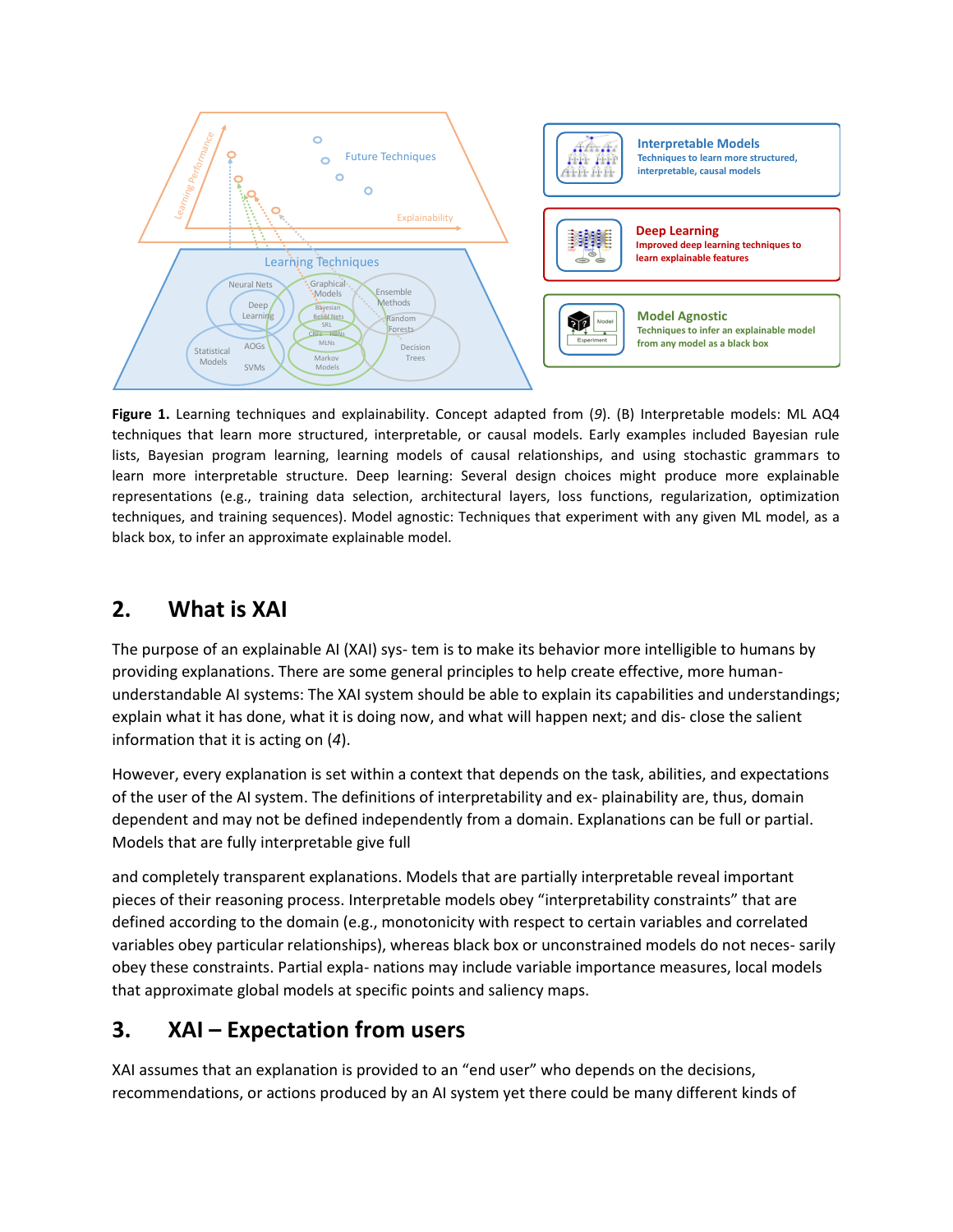users, often at different time points in the development and use of the system (5). For example, a type of user might be an intelligence analyst, judge or an operator. However, other users who demand an explanation of the system might be a developer or test operator who needs to understand where there might be areas of improvements. Yet another user might be policy-makers, who are trying to assess the fairness of the system. Each user group may have a preferred ex- planation type that is able to communicate information in the most effective way. An effective explanation will take the target user group of the system into account, who might vary in their background knowledge and needs for what should be explained.

#### **4. Explainability - Evaluation and Measurement**

A number of ways of evaluating and measuring the effectiveness of an explanation have been proposed, however, there is currently no common means of measuring if an XAI system is more intelligible to a user than a non-XAI system. Some of these measures are subjective measures from the user's point of view, such as user satisfaction which can be measured through a subjective rating of the clarity and utility of an explanation. More objective measures for an explanation's effectiveness might be task performance, i.e., does the explanation improve the user's decision-making. Reliable and consistent measurement of the effects of explanations is still an open research question. Evaluation and measurement for XAI systems include evaluation frameworks, common ground [different think- ing and mutual understanding (*6*)], common sense, and argumentation [why (*7*)].

#### **5. XAI – Issues and Challenges**

There remain many active issues and challenges at the intersection of machine learning and explanation. These include but are not limited to:

1) Starting from computers versus starting from people (*8*). Should XAI systems tailor explanations to particular users? Should they consider the knowledge that users lack? How can we exploit explanations to aid interactive and human-in-the-loop learning, including enabling users to interact with explanations to provide feedback and steer learning?

2) Accuracy versus interpretability. A major thread of XAI research on explanation explores techniques and limitations of interpretability. Interpretability needs to consider tradeoffs involving accuracy and fidelity and to strike a "sweet spot" between accuracy, interpretability, and tractability.

3) Using abstractions to simplify explanations. High-level patterns are the basis for describing big plans in big steps. Automating the discovery of abstractions has long been a challenge, and understanding the discovery and sharing of abstractions in learning and explanation are at the frontier of XAI research today.

4) Explaining competencies versus explaining decisions. A sign of mastery by highly qualified experts is that they can reflect on new situations. It is necessary to help end users to understand the competencies of the AI systems in terms of what competencies a particular AI system has, how the competencies should be measured, and whether an AI system has blind spots; that is, are there classes of solutions it can never find?